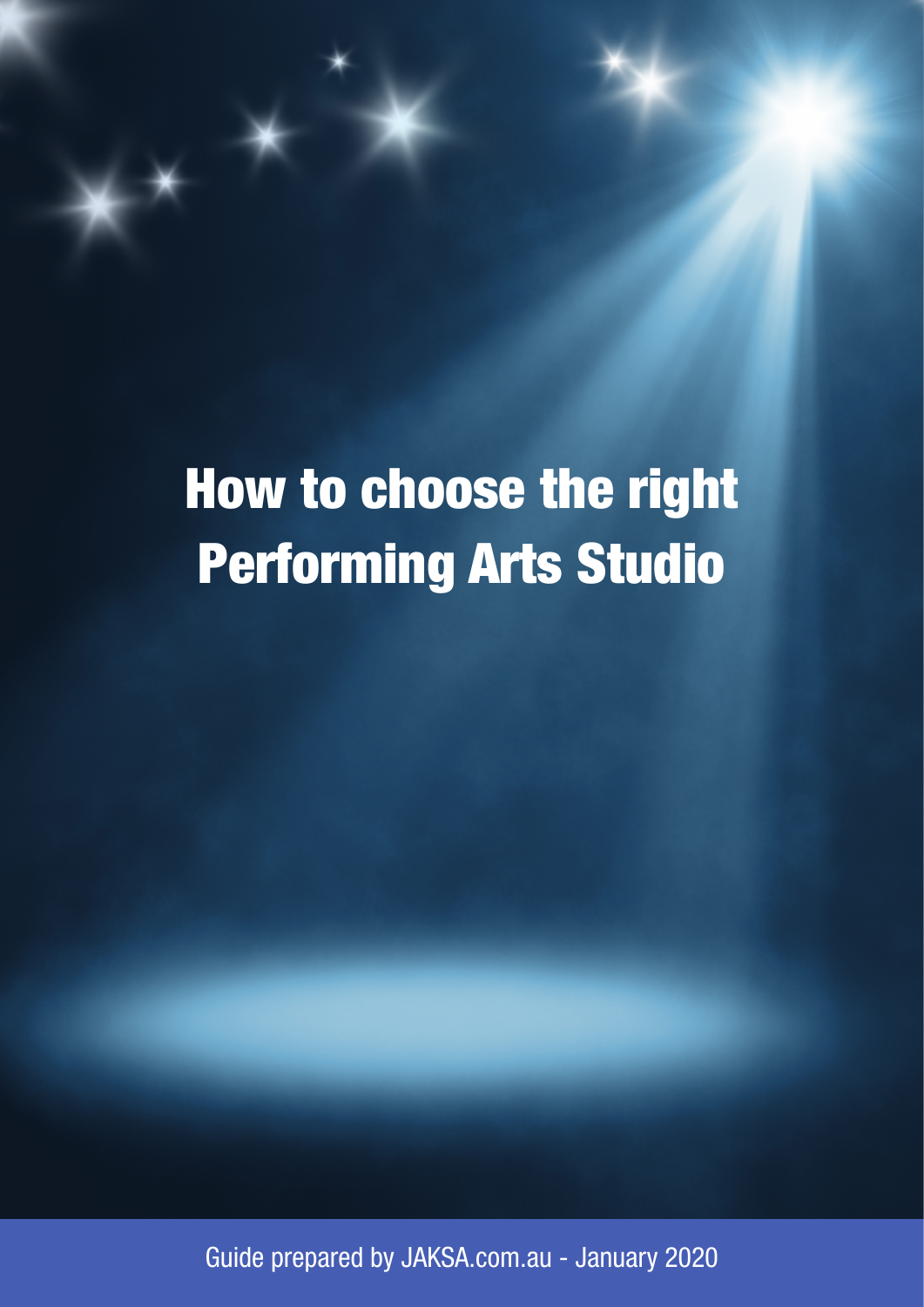## What to look for in a Performing Arts Studio.

Initially, I always look at the team who coordinate the classes.

- Are they dedicated to creating an innovative space where children are valued?
- Through their communication, are they competent and committed to investing in you and your child, always going above and beyond to help where they can?
- Are they mature, honest and approachable?
- Does the studio offer many different classes?
- Do they offer incentives?
- Are their facilities kept neat and tidy at all times, displaying the pride they have in their studio?
- Do they promote wellbeing through positive reinforcement?
- Do they provide many opportunities for their students and their families?
- Do they support children and encourage them to take risks?
- Do they facilitate courage by letting students experience musical adventures!?
- Do they understand that the growth and development of the child is just as important as the genre being taught?
- Do they imbide life-skills, growth mindset, resilience and wellbeing into their curriculum?
- Do they celebrate every child's success, regardless of how big or small with their studio community?

## When breaking it down further:

All genres taught must have strength across the board, promoting technique, versatility and creative excellence enabling students to thrive in all aspects of performance so that in their futures, they have more opportunities to obtain work due to their versatility, self-confidence and maturity.

Regarding teaching staff they all must have:

- The ability to connect with children of all ages
- The ability to impart their skills and knowledge to their students, respectfully
- Strong leadership skills and be a good role model
- Be able to inspire children to aspire to always do their best
- Have a good understanding of instilling growth mindset
- Being mindful of how they support each individual student, as they all develop at different times and in different ways
- Be a committed team member
- Be mature and honest and be able to handle the pressures of a diverse range of expectations.
- Have many years of their own professional stage and performance experience, incorporating this knowledge into their classes.

# Guide prepared by JAKSA.com.au - January 2020